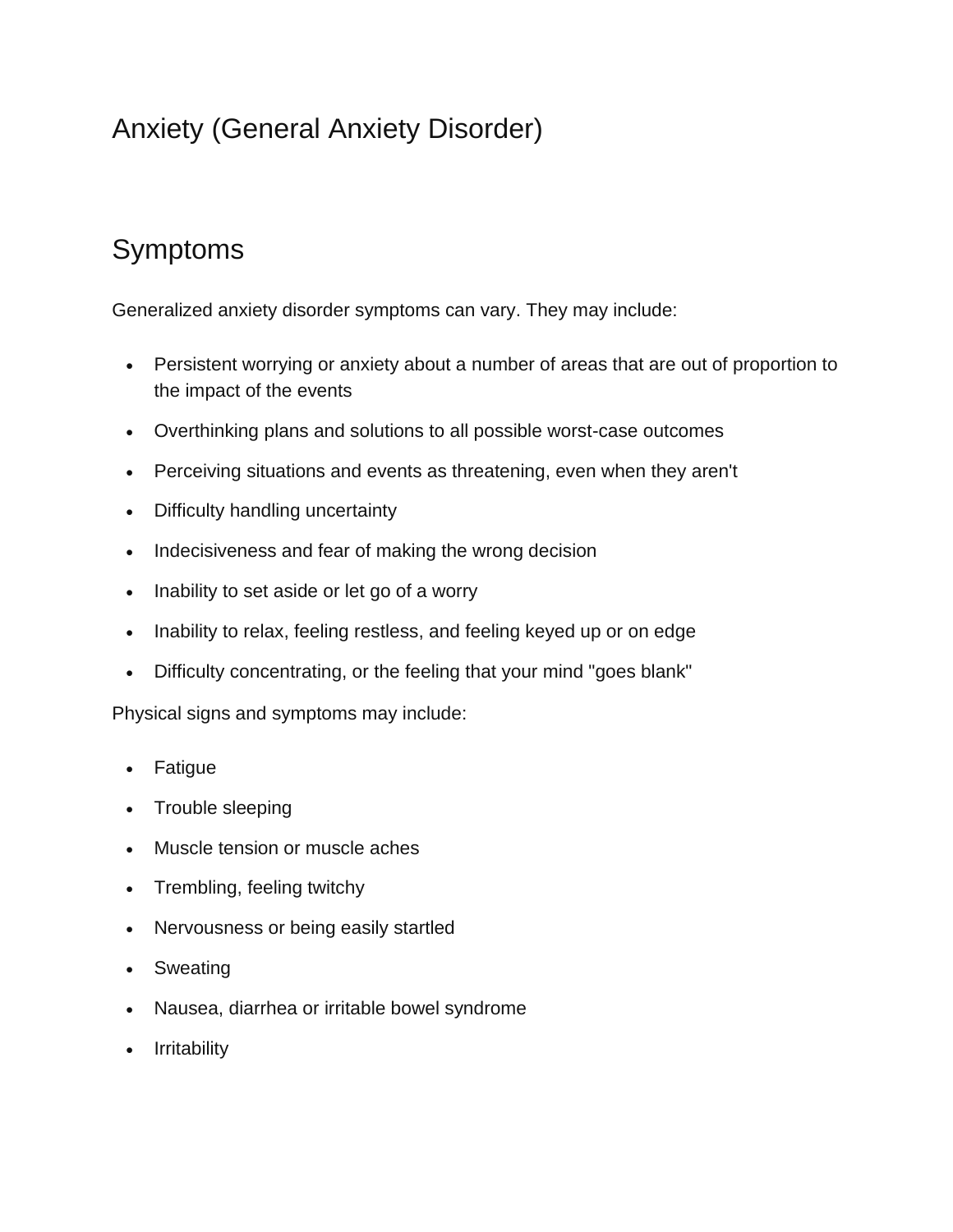There may be times when your worries don't completely consume you, but you still feel anxious even when there's no apparent reason. For example, you may feel intense worry about your safety or that of your loved ones, or you may have a general sense that something bad is about to happen.

Your anxiety, worry or physical symptoms cause you significant distress in social, work or other areas of your life. Worries can shift from one concern to another and may change with time and age.

#### **Symptoms in children and teenagers**

Children and teenagers may have similar worries to adults, but also may have excessive worries about:

- Performance at school or sporting events
- Family members' safety
- Being on time (punctuality)
- Earthquakes, nuclear war or other catastrophic events

A child or teen with excessive worry may:

- Feel overly anxious to fit in
- Be a perfectionist
- Redo tasks because they aren't perfect the first time
- Spend excessive time doing homework
- Lack confidence
- Strive for approval
- Require a lot of reassurance about performance
- Have frequent stomachaches or other physical complaints
- Avoid going to school or avoid social situations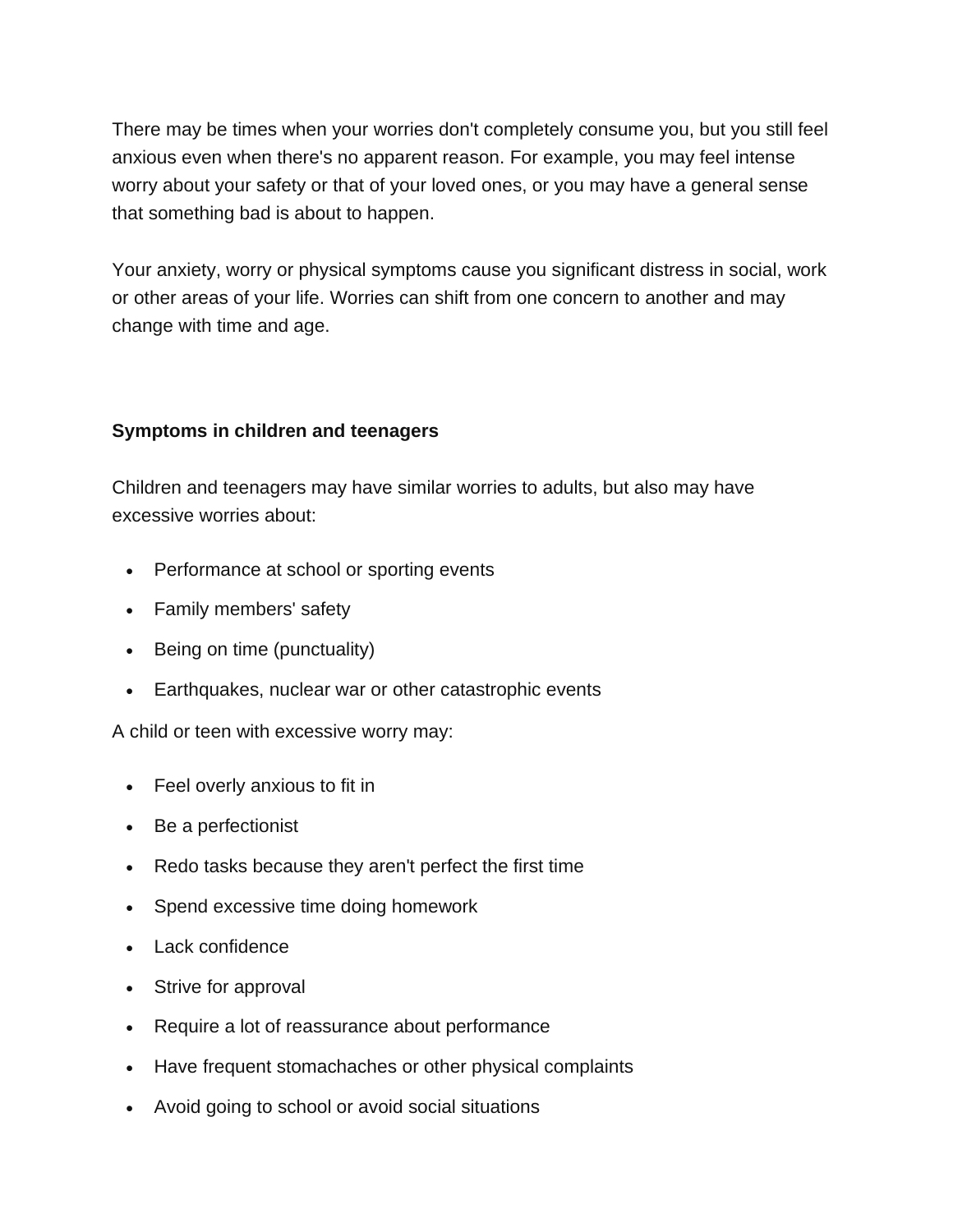## Causes

As with many mental health conditions, the cause of generalized anxiety disorder likely arises from a complex interaction of biological and environmental factors, which may include:

- Differences in brain chemistry and function
- Genetics
- Differences in the way threats are perceived
- Development and personality

#### Risk factors

Women are diagnosed with generalized anxiety disorder somewhat more often than men are. The following factors may increase the risk of developing generalized anxiety disorder:

- **Personality.** A person whose temperament is timid or negative or who avoids anything dangerous may be more prone to generalized anxiety disorder than others are.
- **Genetics.** Generalized anxiety disorder may run in families.
- **Experiences.** People with generalized anxiety disorder may have a history of significant life changes, traumatic or negative experiences during childhood, or a recent traumatic or negative event. Chronic medical illnesses or other mental health disorders may increase risk.